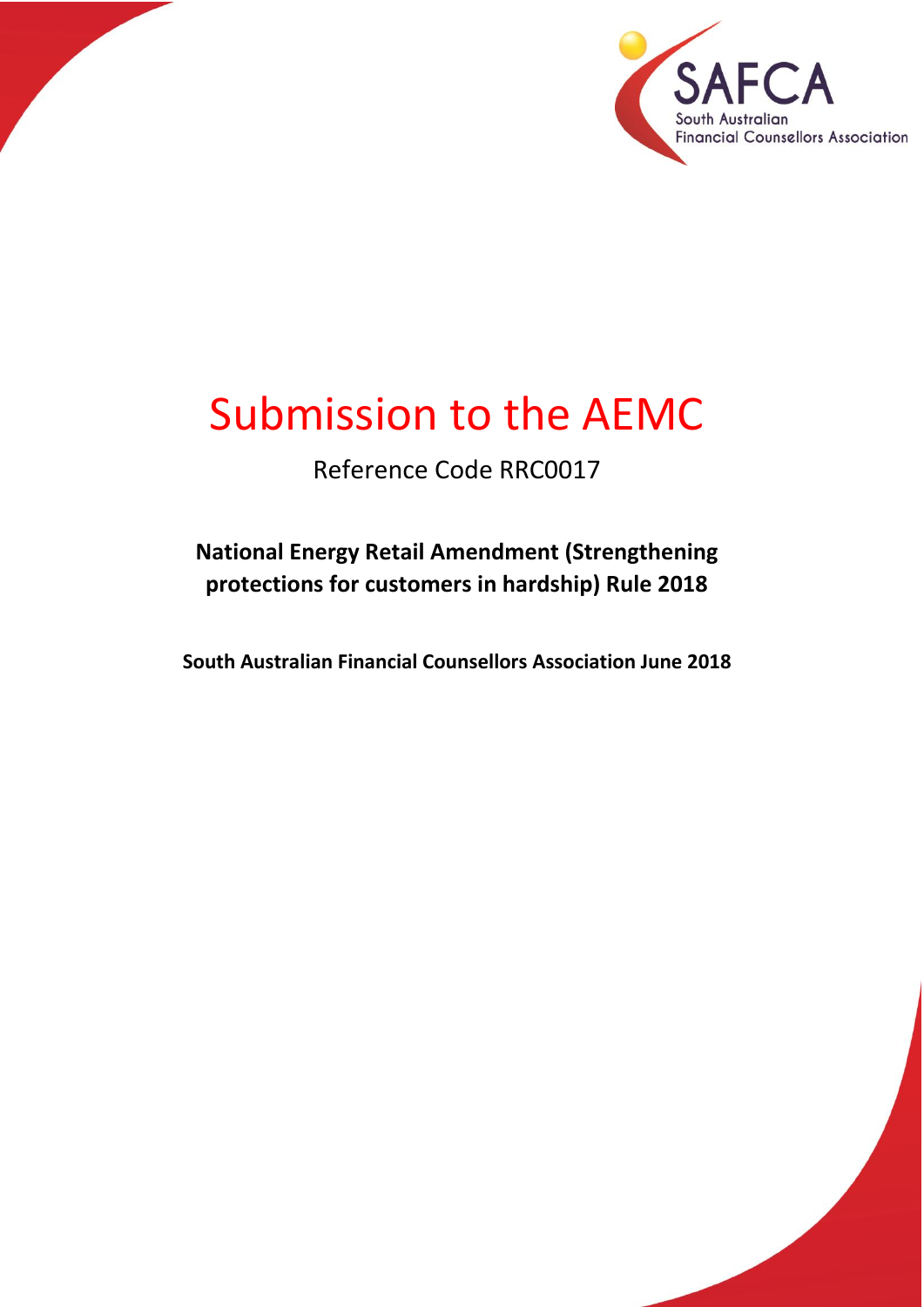# Response to the AEMC Consultation Paper on the proposed Rule Change to strengthen protections for customers in hardship

# Introduction

The South Australian Financial Counsellors Association (SAFCA) provides advocacy, information and support to our members, the 120 financial counsellors who assist over 35,000 people and families in financial difficulty in this State annually.

Our members work for some 22 not for profits around the state. They assist South Australians facing many issues – debt, mortgage stress, unemployment, mental health problems, disability and family violence to state only some.

Utility debt is a major issue for many South Australians and our members are at the coal face in assisting those experiencing increasing levels of debt and risk of disconnection.

SAFCA surveyed its senior financial counsellors to assist in the preparation of this submission. Twenty three responded and their responses form the submission.

SAFCA did not survey its members in line with the questions as written in the paper, but rather put them in terms that reflected the day to day work that they do. Neither did SAFCA reflect all the questions posed in the consultation paper.

This submission is set out in the following format:

- o the AEMC question,
- o followed by the question(s) posed by SAFCA in the survey relevant to the AEMC question,
- o the numbers who agreed or disagreed with the question, and
- o comments added, again showing agreement or disagreement.

#### Statement by SAFCA

The results below show there is strong support by financial counsellors in South Australia for standard Hardship Guidelines and that the Guidelines be enforceable.

Consistency in application of hardship programs between retailers and within retailers emerged as the most common issue. SAFCA believes the proposed Rule Change will assist with improvements to consistency and therefore better outcomes for customers.

SAFCA supports the proposed Rule Change:

Replace rule 75 of the NERR to allow for the development of binding Hardship Guidelines

In response to the last question, Number 8 Other Issues, many of the respondents provided views on the broader issues of hardship and affordability. This submission has copied these responses as they were provided. In addition nine case studies are included in Appendix 1.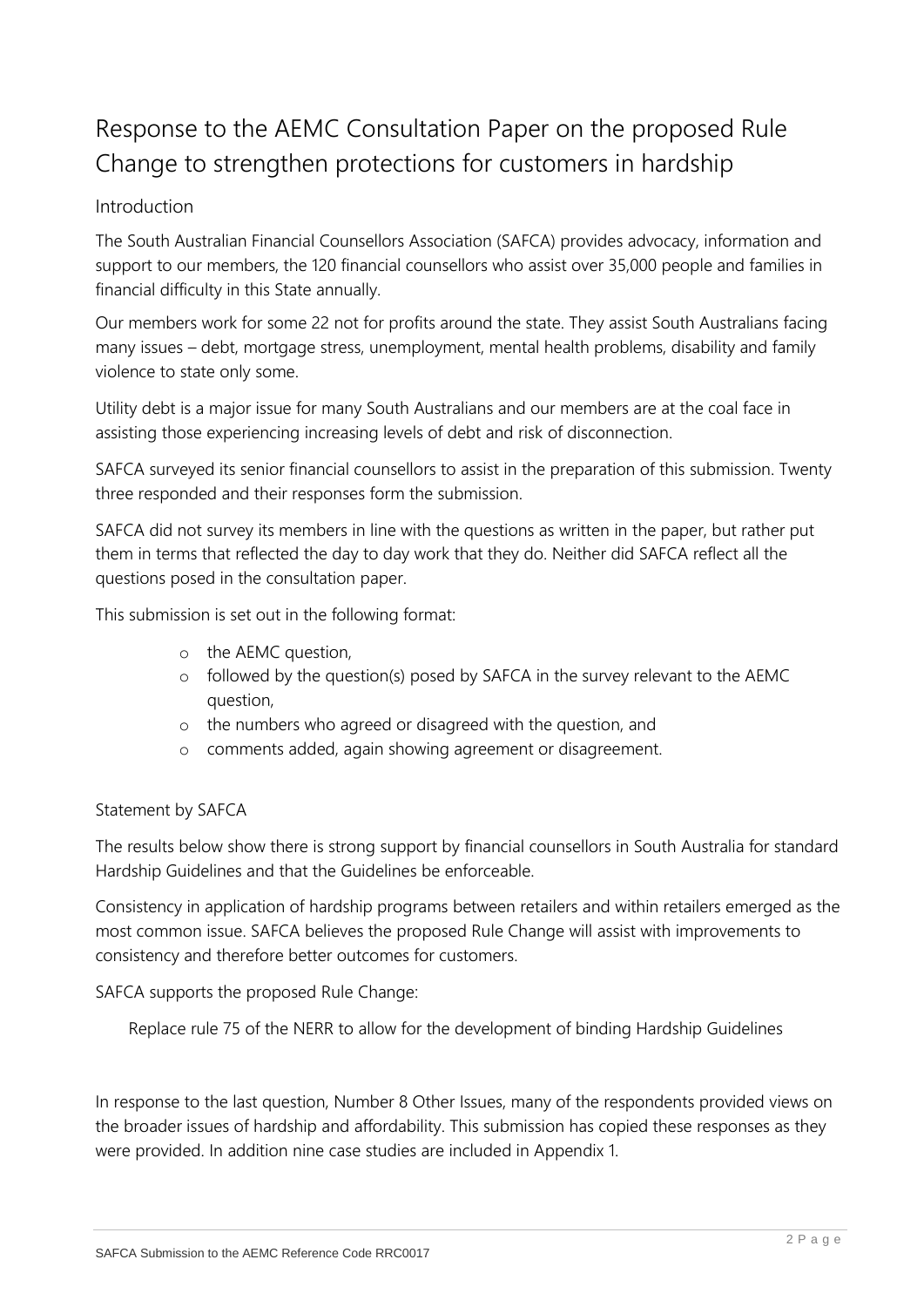# Summary of responses to the Consultation Paper by financial counsellors in South Australia

## AEMC Question

Question 1 Rationale for rule change - adequacy of the current approach to hardship

- (a) To what extent do you consider that the current approach to the application of hardship policies provides adequate protections to consumers in financial difficulty?
- (b) Are general obligations that are more difficult to enforce leading to inadequate consumers protections

#### SAFCA Survey Question

Are you experiencing different interpretations of hardship rules by different retailers?

| Yes          | 20 | <b>No</b>                                                                                                                                                                                   | Not sure | $\overline{3}$ |  |
|--------------|----|---------------------------------------------------------------------------------------------------------------------------------------------------------------------------------------------|----------|----------------|--|
| Comments     |    |                                                                                                                                                                                             |          |                |  |
| <b>AGREE</b> |    | Some retailers offer good support to clients, some retailers are obstructionist in their<br>dealings                                                                                        |          |                |  |
|              |    | Challenging to get clients into smaller retailers' hardship programs                                                                                                                        |          |                |  |
|              |    | Simply Energy do not allow the FC to arrange the hardship payment plan. They must<br>speak to the customer which often means no contact and the plan falls through risking<br>disconnection |          |                |  |
|              |    | AGL require 6 fortnightly payments in order to be placed into the hardship program.                                                                                                         |          |                |  |
|              |    | Not only between different retailers also within the energy provider                                                                                                                        |          |                |  |
|              |    | Different payment arrangements not consistent                                                                                                                                               |          |                |  |
|              |    | Difficulty in accessing appropriate staff to discuss                                                                                                                                        |          |                |  |
|              |    | AGL are especially poor denying access to hardship until clients have demonstrated a<br>commitment to pay over 4 payments (8 weeks)                                                         |          |                |  |
|              |    | It seems to depend who you speak to as to what information is supplied                                                                                                                      |          |                |  |
|              |    | The big 3 (AGL, Origin and EA) are generally OK. The 2nd tier companies tend to shunt<br>people between Credit management and Hardship.                                                     |          |                |  |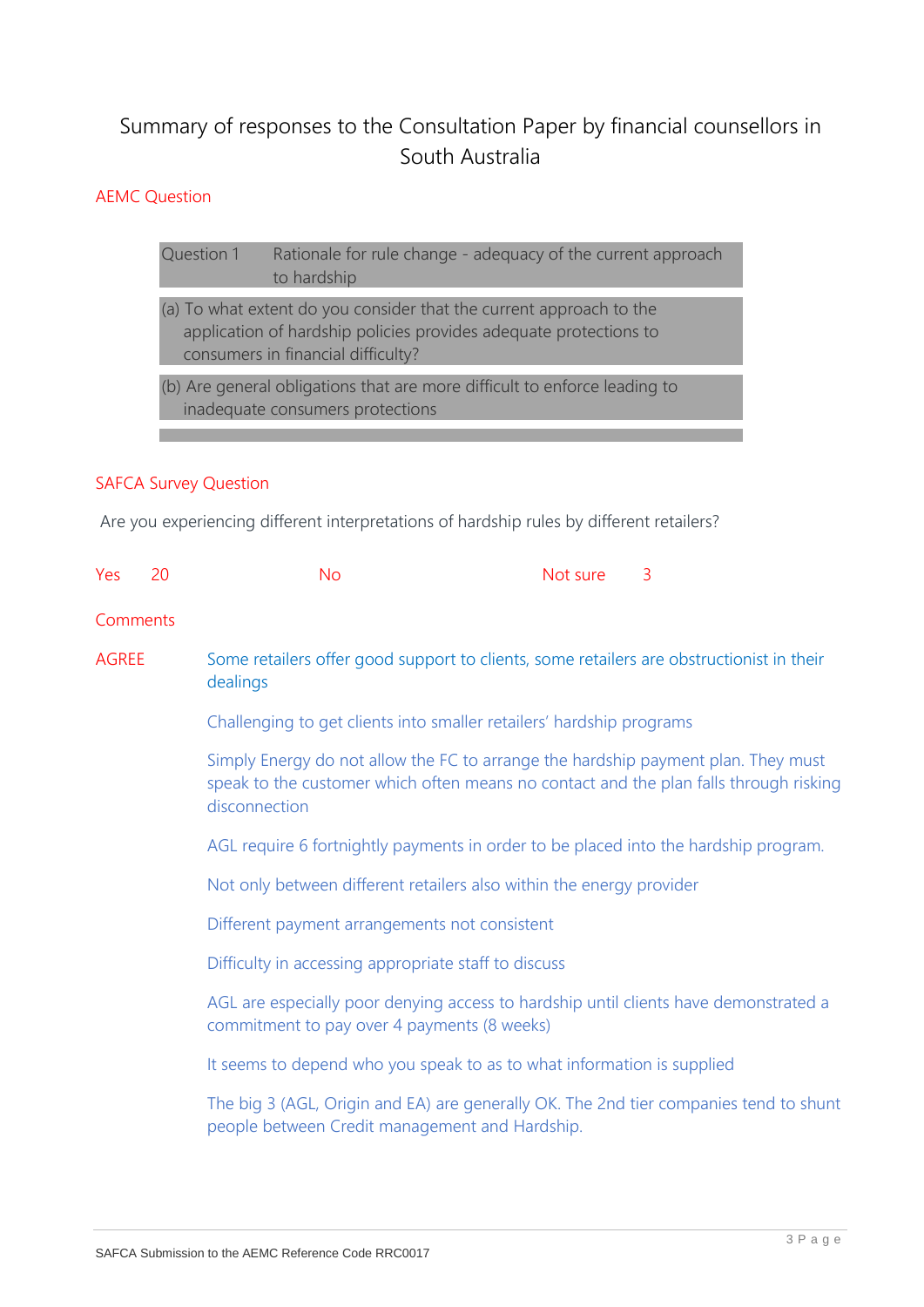| Question 3 | Proposed approach                                                                                                                                                                                                                                        |
|------------|----------------------------------------------------------------------------------------------------------------------------------------------------------------------------------------------------------------------------------------------------------|
| (a)        | Are you of the view that Hardship Guidelines that include standard<br>statements adequately protect the long-term interest of consumers in<br>financial difficulty, while providing retailers with flexibility in how they<br>apply hardship provisions? |
| (b)        | Is there another approach that would better meet the requirements under<br>the NERL in relation to customers in hardship and allow retailers to meet<br>their obligations more efficiently.                                                              |
|            |                                                                                                                                                                                                                                                          |

#### SAFCA Survey Question

Do you believe that specific hardship guidelines with indicators that measure such things as entry, participation and available assistance would be valuable, rather than just general statements?

Agree 20 Neither agree or disagree 3 Disagree 0

#### **Comments**

AGREE Great variation between retailers - and then it depends again who you talk to within that retailer - getting different interpretations within the same retailer

#### NEITHER AGREE OR DISAGREE

I believe that each person has different circumstances and may not fall into a box for assistance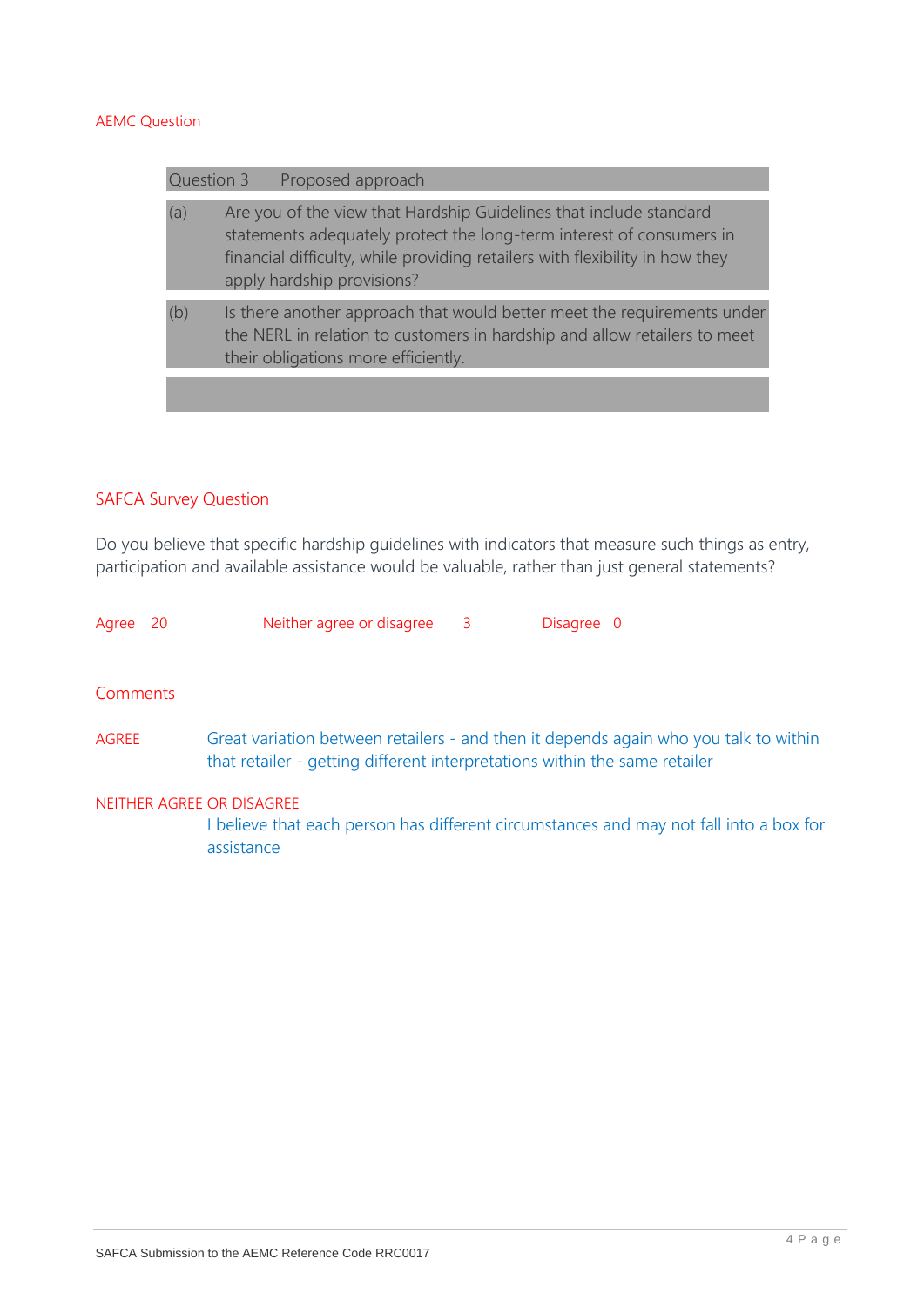#### Question 4 Enforceability of Hardship Guidelines

The AER proposed that all the Hardship Guidelines be enforceable. Do you agree that all aspects of the guidelines should be enforceable? If not, what aspects of the guidelines should or should not be enforceable and why?

#### SAFCA Survey Questions

Do you agree that these hardship guidelines should be enforceable?

| Agree 20 | Neither agree or disagree                                                            | Disagree 2 |  |
|----------|--------------------------------------------------------------------------------------|------------|--|
| Comments |                                                                                      |            |  |
| AGREE    | If the budget shows a lack of affordability, hardship provisions should be mandatory |            |  |

The AER is of the view that the binding guidelines will have the benefit of achieving consistency across retailers in relation to the hardship policies, and assist consumer confidence by improving clarity, guidance for customers, improve outcomes and improve monitoring and enforcement (and allow the AER to take action where necessary). Do you agree?

| Agree 21     |  | Neither agree or disagree<br>Disagree 1<br>$\sqrt{1}$                                                                                                                                           |  |  |
|--------------|--|-------------------------------------------------------------------------------------------------------------------------------------------------------------------------------------------------|--|--|
| Comments     |  |                                                                                                                                                                                                 |  |  |
| <b>AGREE</b> |  | Consistency across retailers in the base standard of assistance offered would be<br>beneficial to all.                                                                                          |  |  |
|              |  | Consistency across retailers would benefit all clients, not just those who are with the<br>most hardship friendly.                                                                              |  |  |
|              |  | Clients and friends ring up re their accounts and are offered discounts (especially if<br>they threaten to go to another provider). These discounts should be offered in the first<br>instance. |  |  |
|              |  | If there is a standard as a baseline that would be useful, if individual retailers choose to<br>offer a better product that is still an option                                                  |  |  |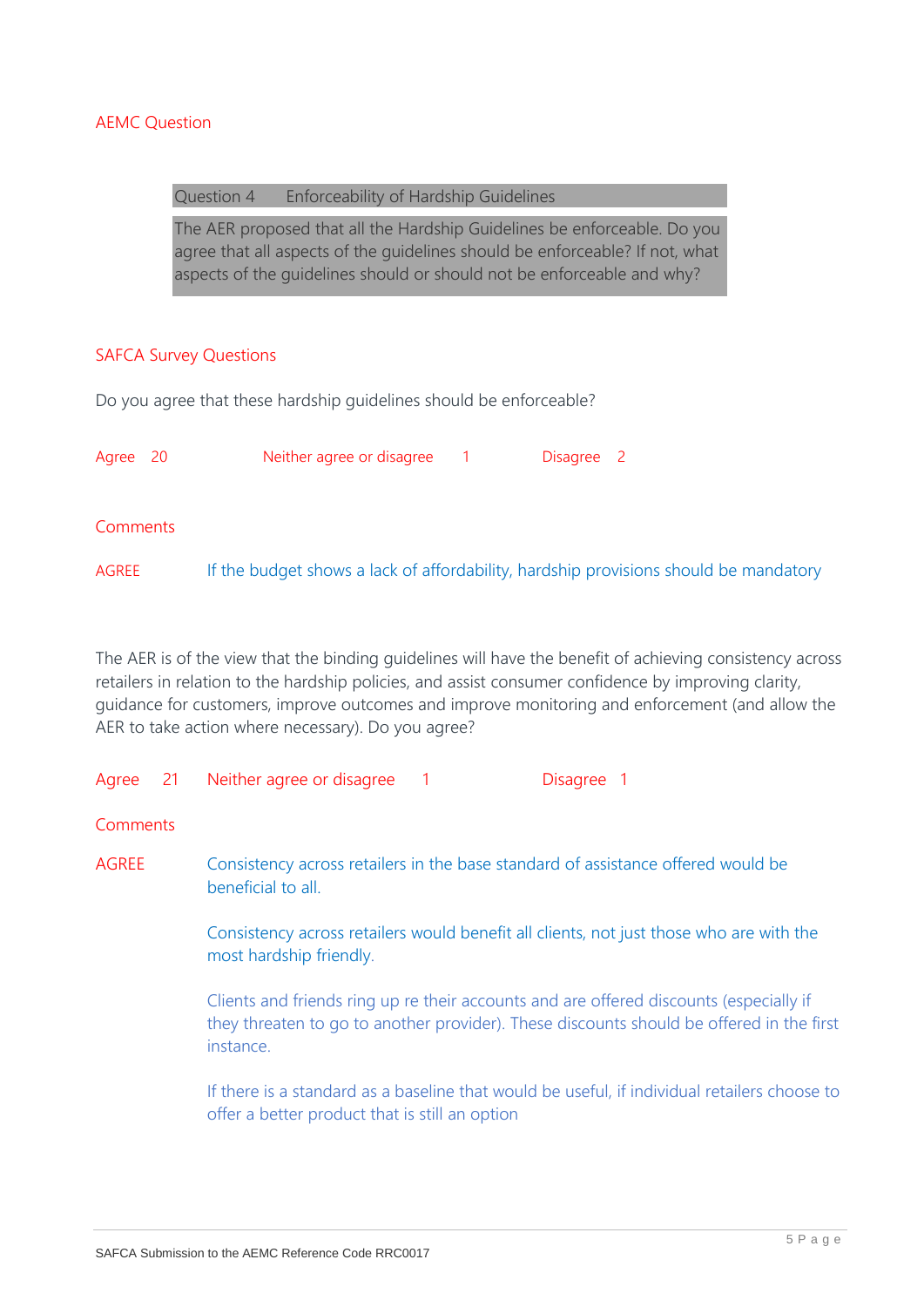#### Question 6 Costs and benefits

- (a) Please comment on the benefits and costs that have been identified, in terms of their adequacy in assessing the rule change proposal and any quantification of those factors.
- (b) Will improving hardship policies through the Hardship Guidelines result in a cost saving to consumers as a result in a reduction in bad debt?

#### SAFCA Survey Question

The proposed rule change will likely result in costs to retailers (system changes, staff training, policy implementation). Do you think these costs will be offset by a reduction in bad debt?

| Agree 10 | Neither agree or disagree | Disagree 12 |
|----------|---------------------------|-------------|
|          |                           |             |

#### Comments

AGREED Preventative measures

#### NEITHER AGREE OR DISAGREE

Depends how you are defining bad debt – can't pay versus won't pay? Retailers don't seem to differentiate. Clients that I see are willing to pay, just don't have the capacity to cover their usage. Many never will and the retailers will have this debt

Depends on how well the systems are working and what other support is available for householder

Community education will also be required if a reduction in bad to debt is to be achieved

DISAGREE It may limit the amount of debt a customer can get into, but I do not think that will change the amount of people getting into debt.

> Monitoring and enforcement will increase costs to retailers, surely we have the Energy Ombudsman for appeals for our clients who are not receiving due consideration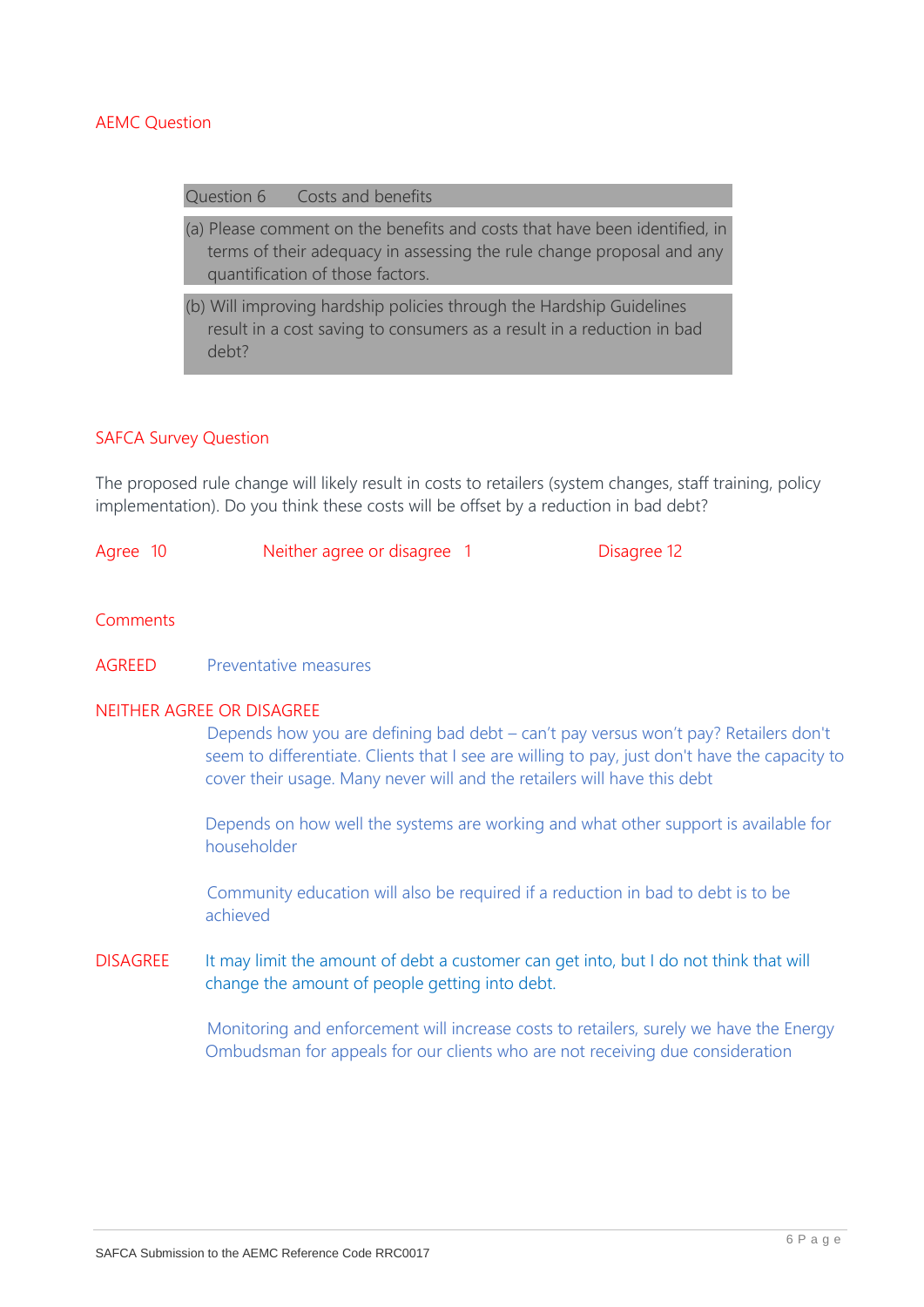Question 8 Other issues

Please identify broader issues with regards to hardship and affordability that may not be addressed by this rule change, if made.

#### SAFCA Survey Question

Is there a change that you would most like to see to improve energy retailer hardship schemes? These could be about the broader issues with hardship, affordability, social policy and jurisdictions which are outside of the scope of the rule change.

#### Comments

I would like to see an extension of incentive payments by retailers like the one Origin offers.

Retailers need to recognise that a client is in hardship early in the process and intervene at that point. Some clients have accounts in the thousands of dollars and continue the same usage practices with little or no intervention from the supplier. Power prices are very high but that is only part of the problem and a multi- faceted approach involving providers, consumers, govt and community sector will be required to make any headway. It can't all be blamed on the provider. Again, this would need to work hand in hand with community education. Utility providers need to be more proactive in recognising where a consumer is in difficulty and some consumers need to be more aware and accountable for the amount of power that they use. There's no easy solution, but there could be a lot of improvement for all with engagement of all the stakeholders. Education and engagement are powerful tools.

A dedicated Financial Counselling phone line that is manned by people trained in hardship policy and more availability to access this facility

Would like to see access to full range of supports available - home visits conducted by trained workers within the relevant state, access to retrofit, financial counselling support funded by retailers etc

Consistency of schemes is the main one

Offer the best plan available to hardship customers.

Dedicated staff for FCs and to have these staff trained correctly. For example, Simply Energy have a direct line for FCs however it is rarely answered and often disconnects.

More information on the media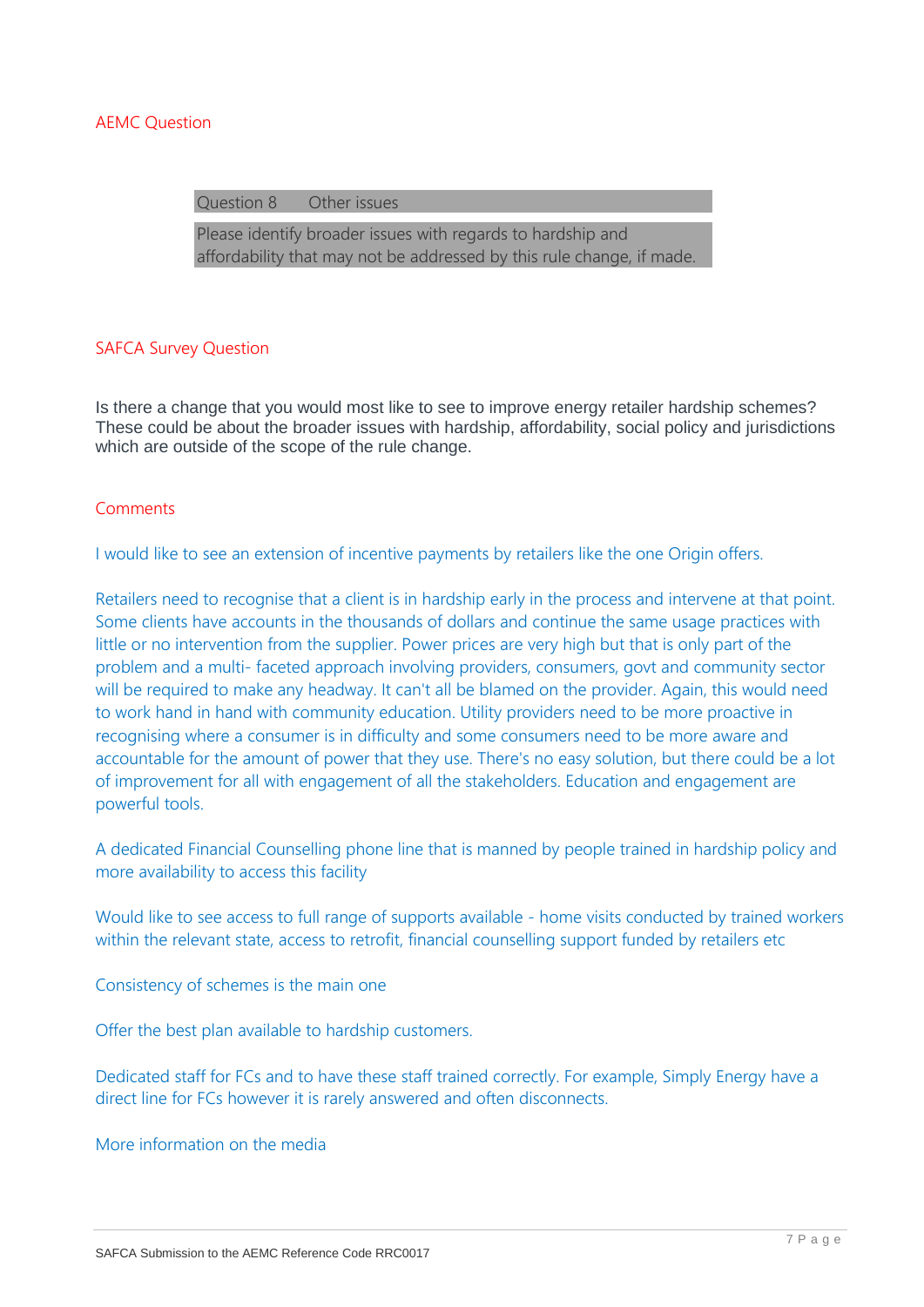Standard, comparable hardship schemes offered by the energy retailers. Origin appear to be leading the way, but I have experienced issues with AGL and Energy Australia in their definition of affordability for payment plans

There are some clients with many thousand dollars' worth of accounts who will have no hope in paying these off then you have the few hundred dollars accounts who energy retailers can give a hard time.

As an essential service, it is really difficult when clients have enormous debts by the time they seek assistance and are unable to afford plans offered by retailers. Without being able to limit usage they will never get the account under control

I believe:

- usage vs affordability needs to be taken into consideration
- client's situation and ability to improve their situation
- longer term hardship options
- hardship being accessed immediately, not being called back within 3 days
- hardship areas being easier to access, not referred to this area then discuss your situation and be referred to another and then another, even when you call the hardship line
- If someone can't afford the bill, it should be a direct referral to hardship
- matched savings across all energy retailers
- all clients to be asked about Concessions
- all clients to be referred to a Financial Counsellor where affordability is identified as an issue
- all clients to be advised as to what their average usage is so they can start thinking about this working with the client, having flexibility depending upon the individual situation

For energy retailers to consider that there are different types of hardship - especially how are they going to manage chronic hardship? (a term Origin are now using where clients are never going to be able to cover usage).

Information of hardship detail on invoices would enable customers to get help earlier.

The smaller retailers are the ones hardest to deal with when trying to negotiate hardship. I think these are the retailers that needs to be enforced more.

Energy retailers need to get on board and setup payment plans with customers rather than refusing to and using an FC just to tell them what the customer tells them. it currently uses a lot of FC valuable time to do something the customer has tried to do themselves.

Hardship schemes need to address the many varied client positions more.

A requirement that retailers have adequately staffed hardship teams, and dedicated hardship numbers on the bill / reminder notice and disconnection notice.

When a client's circumstances are unlikely to change (ie Aged Pension, no assets) could we look at setting up a timeframe for hardship that is longer than 3 months between every review?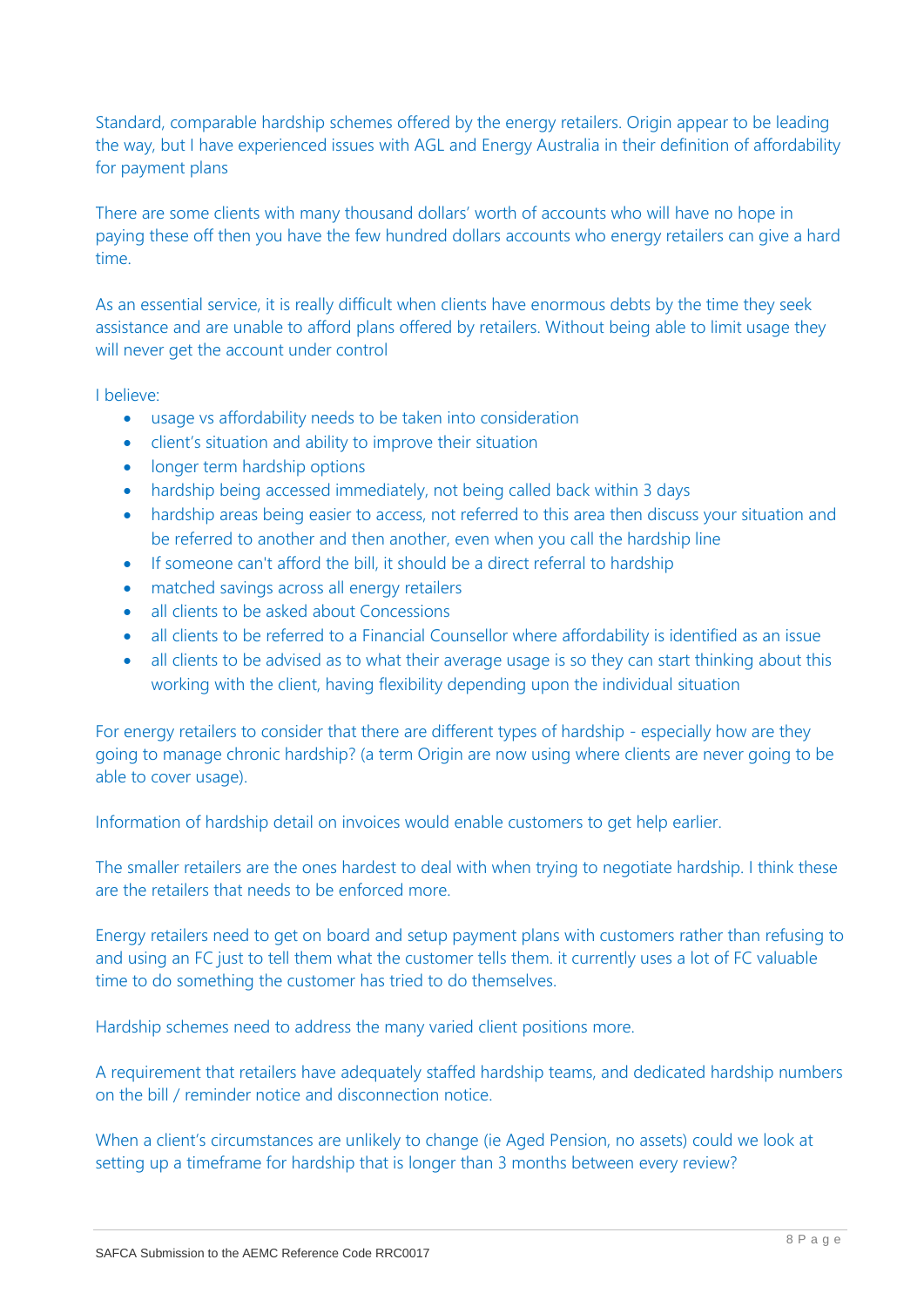Follow up overdue payments early and with care to ensure questions are asked around affordability, changes in circumstances and energy use respectfully recognising and responding to hardship early on offer energy audits, incentives for maintaining payment plans, long term support programs

SAFCA thanks the AEMC for the opportunity to comment on this very important matter. Please accept this submission on behalf of SAFCA and its financial counsellor members.

Signed: Wendy Shirley, SAFCA EO June 25 2018

 $P_{23}$ 

SAFCA Suite 7, Wellington Centre 2 Portrush Rd Payneham SA 5070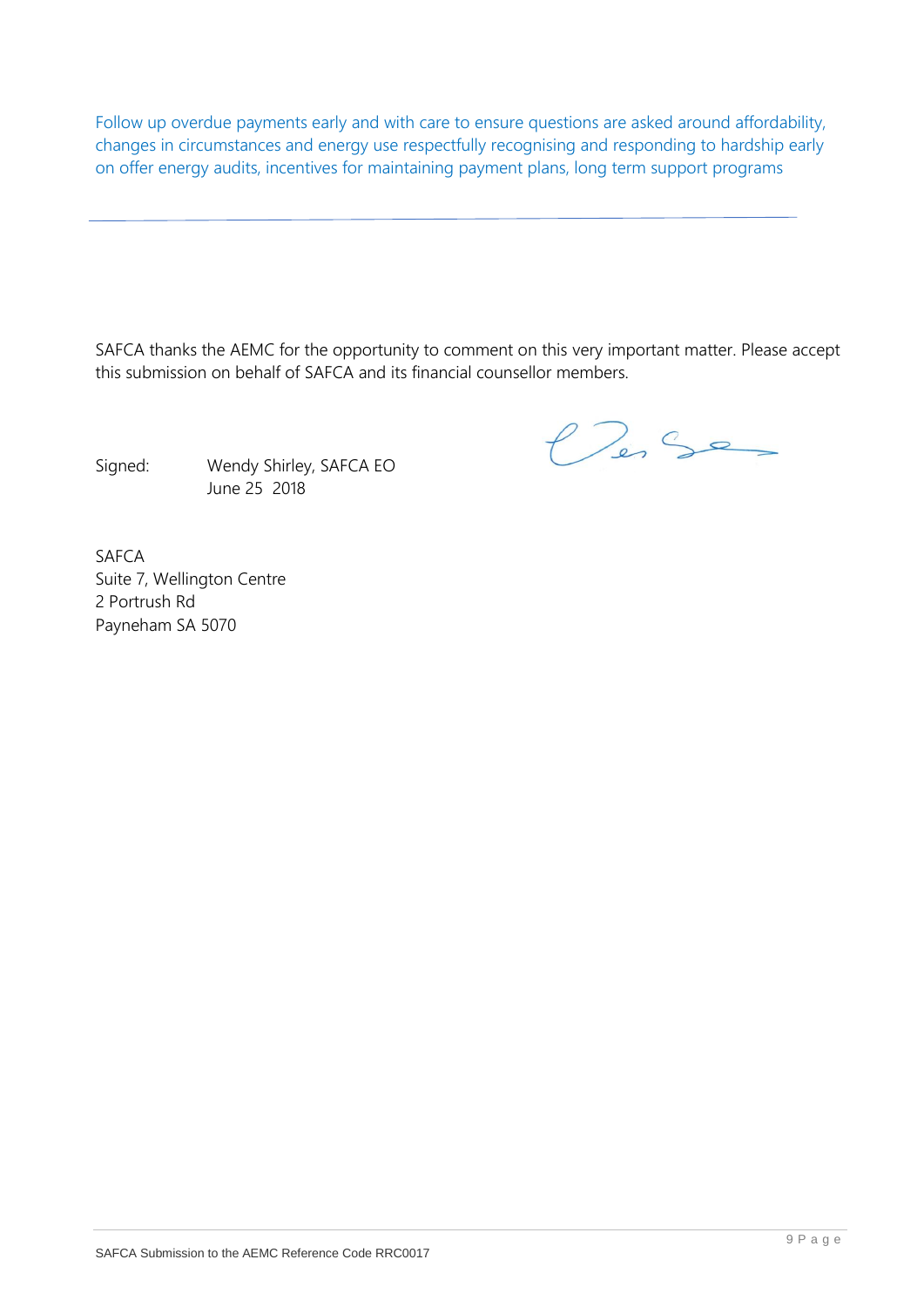**Appendix** 

# **Energy Stress – Case Studies**

The following case studies are all factual, though names and some incidental details have been changed so as to not identify anyone.

The case studies come from a range of Financial Counsellors and Low Income Support workers in South Australia.

# **1. Johnnie**

#### Situation summary

Johnny using this late 40s, has an alcohol dependency, is going deaf and has dementia. He is receiving a disability support pension. It is being important for him to live independently that that has been problematic of late. Johnny comes to meet a financial counsellor with his mother who is trying to assist him. She has been trying to make a payment arrangement with AGL for electricity supply but the retailer has refused to review payment arrangements and have refused a number of requests for him to go onto a hardship plan, they say that he must repay the full amount of the debt before they'll consider a hardship plan.

Johnny and his mother came to see a financial counsellor.

#### Energy financial position

- Payment (now): \$76.00 per fortnight
- Average Use: \$70.00 per fortnight
- Debt: \$1293.00

#### Actions taken

Disconnection has been initiated by AGL, though the disconnection has not occurred. Johnny and the financial counsellor ring AGL to again try to negotiate a reasonable outcome.

#### **Outcomes**

AGL eventually accepts fortnightly payment of \$76.00 on the condition that an EEPS application is made and that there is a full review of the account in three months' time.

# **2. Joe**

#### Situation summary

Joe is a single male in his late 30s he has poor mental health and is currently in receipt of new start allowance. He has applied for disability support pension which has been refused and he is now appealing this refusal.

Joe has an electricity account with AGL and gas account with Origin, it is important to him to have separate suppliers for gas and electricity, he receives a concession for his electricity supply but no discounts for either utility.

In order to cope, Joe alternates payment between AGL and origin

His electricity supply was recently disconnected by AGL who wanted payments of \$192 a fortnight to get reconnected & clear debt. They apply considerable pressure demanding the one of \$92 a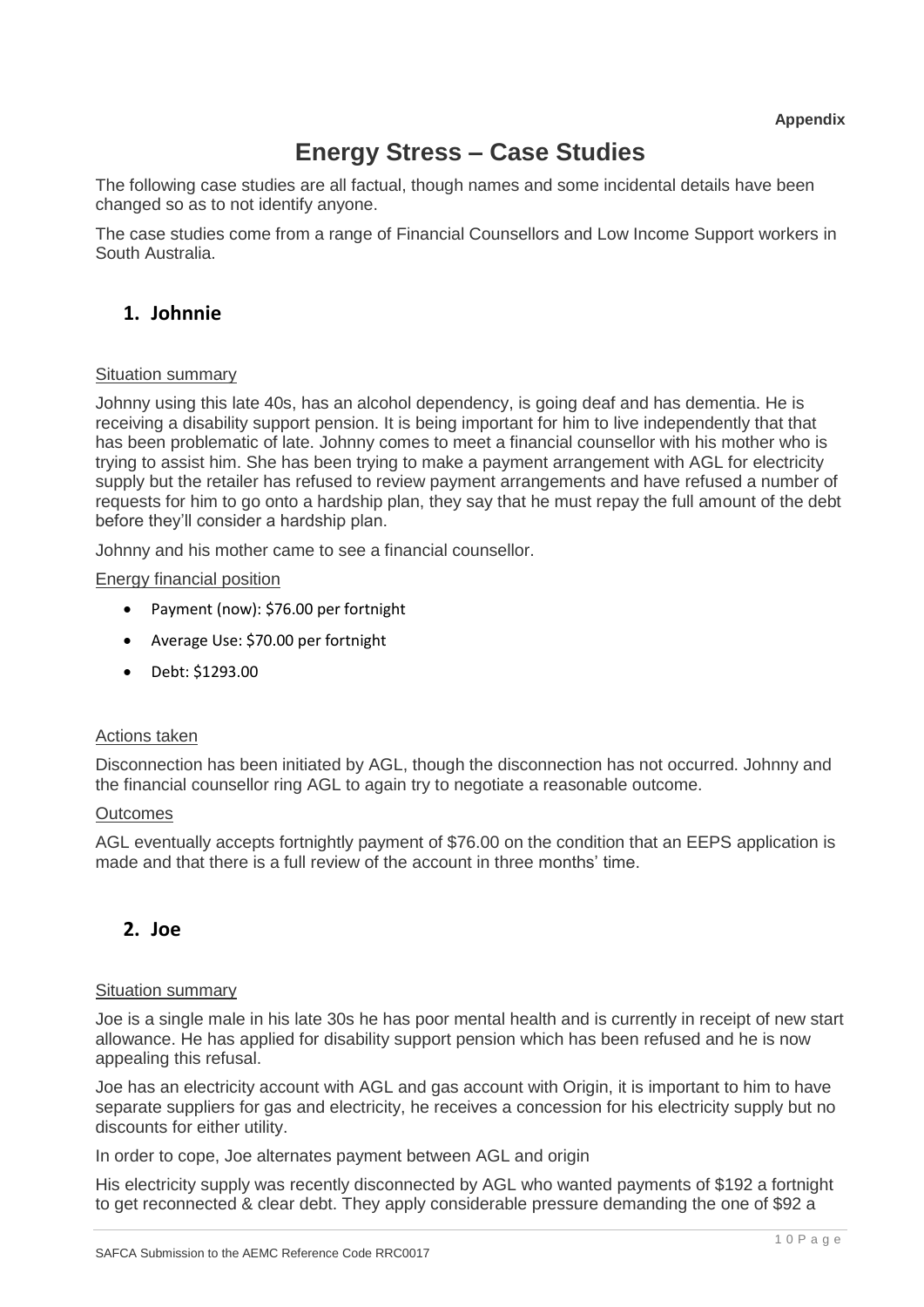fortnight and so Joe consented to in order to be reconnected. He is now unable to pay for gas, medication or food. AGL contacted -

#### Energy financial position

After considerable negotiation, the current situation for Joe is:

- Electricity payment, \$35 per fortnight, through Centrepay.
- Electricity Usage \$41 per fortnight. (AGL request \$50 a FN, but he is placed on staying connected program for \$35 a FN to be reviewed in 6 months.)
- Gas. Payment \$15 per fortnight.
- Gas usage: \$25.00 per fortnight
- Gas debt: \$363.80.

(Origin want \$42 a fortnight to cover usage and agree to take \$15 per fortnight via Centrepay towards future bills.)

#### Actions taken

With the financial counsellor, Joe negotiates for a \$35 per fortnight payment to AGL for electricity, \$15 per fortnight with origin for gas.

The financial counsellor assists Joe to apply for and EEPS payment of \$400.00, which when received is accepted by AGL as a contribution towards electricity debt, and to enable renegotiation of the \$192 per fortnight payment.

The financial counsellor also applies to Whyatt Trust for a one-off grant to pay off the gas debt.

#### **Outcomes**

-EEPS \$400 applied for so client no longer has to pay \$192 a FN.

Contact Origin together - they reverse late fees and charges

Wyatt pay current balance bill of gas bills of \$363.80.

AGL to review Joe's situation in six months' time.

# **3. Sarah**

#### Situation summary

Sarah is a sole supporting parent with two children living in a Housing SA home, with electricity are only energy source. Her only income source being the disability support pension. She's not receive any child support from the children's father and has a high electricity bill. A refrigerator is over 30 years, but the other appliances are somewhat newer. The retailer, simply energy has sent letters advising her that disconnection from supply has been initiated.

#### Energy financial position

- Electricity Use: \$117 per fortnight
- Payment: \$150 per fortnight through Centrepay (Simply want \$226 per fortnight)
- Debt: \$1750.00

#### Actions taken

Sarah and the financial counsellor contact simply energy who advise that Sarah was on a payment plan and missed 3 payments and so was removed from their hardship scheme. The Simply Energy staff member explains that her manager's permission is needed to get Sarah back on hardship plan. After negotiation about tolerable payment arrangement, Sarah offers to pay \$150 per fortnight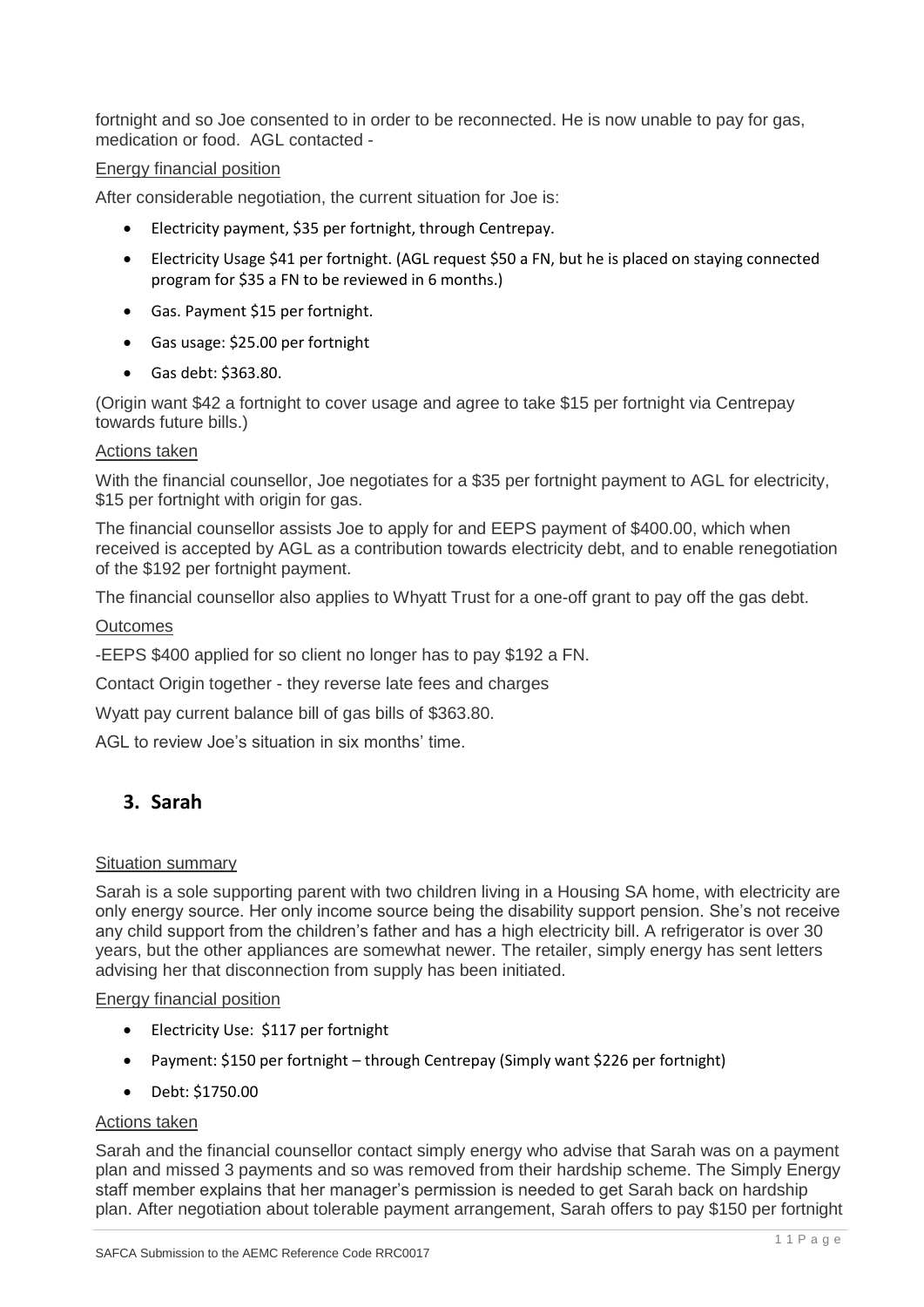through centre pay. This covers actual use of \$117.00 per fortnight, Simply wanted \$226.00 to include debt repayment.

#### **Outcomes**

Simply Energy accepted \$150 per fortnight payment set up Centrepay arrangements during the call.

A free energy audit is arranged by the financial counsellor and an application made to Wyatt trust for a new energy-efficient fridge/freezer.

# **4. Susan**

#### Situation summary

Susan was working full-time as a midwife until January 2018 when she needed to have surgery. The surgery went wrong and she now needs three more operations to correct the problematic surgery. Susan's post-tax income before the botched surgery was about \$2500.00 per fortnight, she is currently receiving about \$1500 per fortnight. Best estimates are that she will be able to return to full-time work in October 2018. Susan has two children who live with her and has received centre link extension this fraud child-support. Susan is a dual fuel customer with AGL and she contacted them asking to be put on a hardship program until she has full-time income again. The request was refused because she has recent energy debt and they demanded a minimum of \$20 per fortnight for each of electricity and gas and four consecutive fortnightly payments before they would consider reviewing the situation.

Susan is always paid electricity and gas on time, up to her January 2018 health problems, subsequent bills have been difficult to pay

Energy financial position

- electricity bill outstanding \$1357.00
- gas bill outstanding \$447.00

#### Actions taken

both electricity and gas supply are at risk of disconnection. Even with financial counsellor assistance solution has been unable to change the requirement to meet the retailer "commitment to pay" over for fortnightly payments.

#### **Outcomes**

Susan has accepted the offer of a free energy audit resistance in the financial counsellor an application has been made to EEPS to reduce the outstanding electricity bill electricity and to Wyatt trust to meet the for gas bill. At next appointment Susan and the financial counsellor will contact AGL together to seek access to a hardship arrangement once 4 payments have been made.

# **5. Ibrahim**

#### Situation summary

Ibrahim came to Australia from Sudan 13 years ago and worked in a factory. He still has family in an Ethiopian refugee camp that he needs to support. He is studying science at Flinders Uni. Gas has been disconnected by AGL and has no heating, cooking or hot water. AGL insist he make 4 payments and then they will consider allowing him back on Staying Connected program.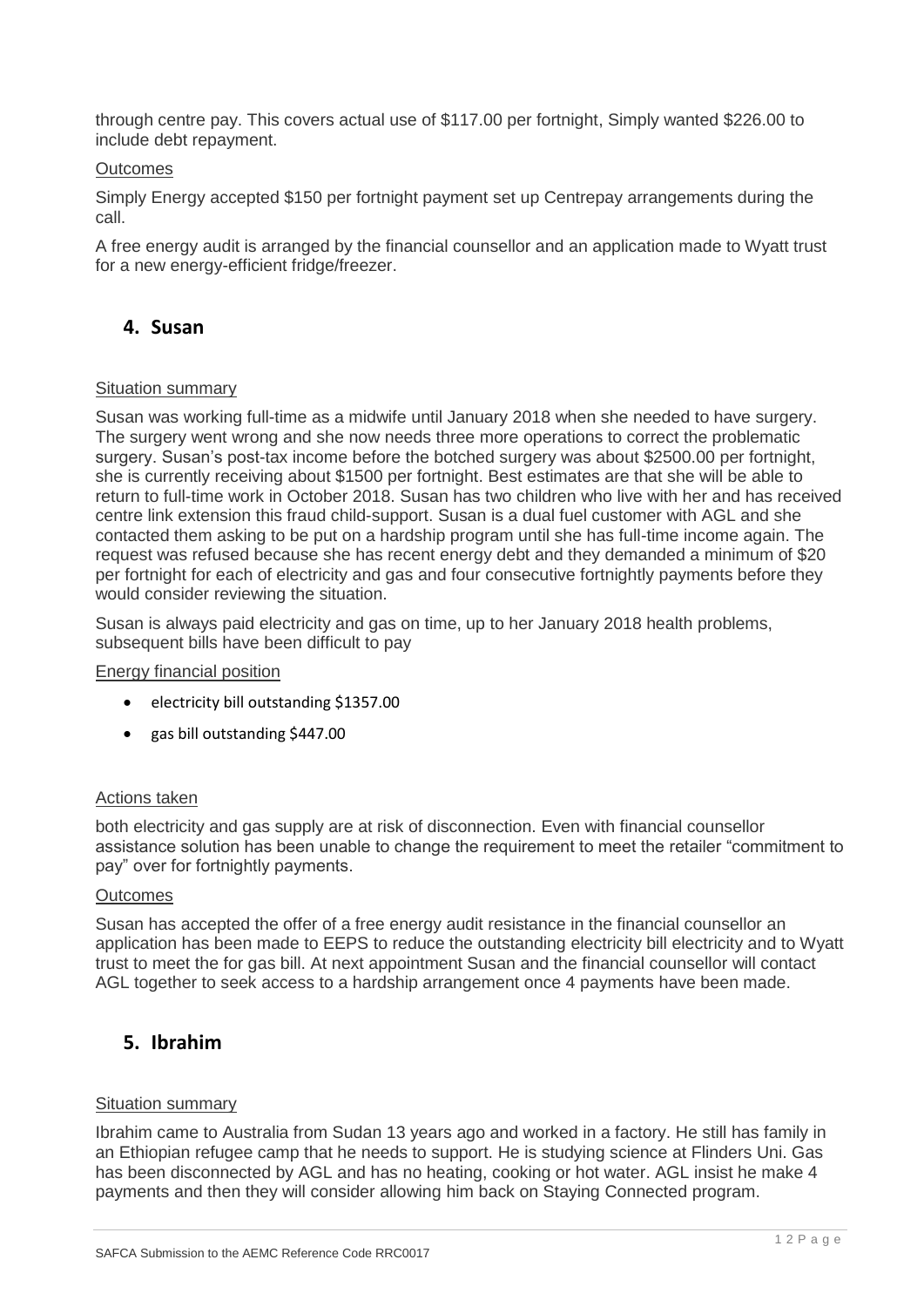#### Energy financial position

#### Electricity:

- \$437.84 owing plus \$87.20 "reconnection fee"
- \$50.00 Fortnightly payment being made.
- Gas, disconnected.

#### Actions taken

Ibrahim wants to switch back to Alinta. The financial counsellor contacted Alinta who stated they couldn't assist until AGL 'unplug 'the gas account which was blocked due to disconnection. Ibrahim and the financial counsellor contacted AGL who denied that they were the biller or that they disconnected client.

The Financial counsellor followed up with the APA Group who confirmed the AGL MIRN number, yet upon returning to AGL, they deny that the account was with them.

The financial counsellor advise that they'll take this situation to the Ombudsman, then AGL advises that they have located the account and confirmed that Ibrahim was with them, he had changed account and then agreed to go back to AGL and they have been providing gas since.

AGL advised that bills, disconnection letters and SMSs had been sent to Ibrahim. Eventually the financial counsellor worked out that AGL was using an 'old' contract number and that Ibrahim is still paying \$65 per fortnight via Centrepay. This account had been closed yet AGL had been attributing Centrepay payments to this old account. So \$162.40 was transferred from the old account to the new gas account - where \$600.24 was owing. The revised outstanding electricity amount was \$437.84, with a \$87.20 reconnection fee to be added to account.

The retailer refused to waive the reconnection fee even though they were being paid and allocating this payment against the wrong account.

Access to Hardship program declined. AGL insist that Ibrahim make 4 payments and then they will consider allowing him back onto the Staying Connected program.

#### **Outcomes**

AGL insist client to make 4 payments and then they will consider allowing him back on Staying Connected program. Client to contact AGL after 4 payments to have amount reviewed. If he doesn't make contact – he won't be allowed on Staying Connected. In Ibrahim's next appointment with the financial counsellor they will contact AGL together after 4 payments made. Ibrahim has agreed to make AGL payments of \$50 per fortnight.

A Long term arrangement is now in place and will be reviewed as normal.

# **6. Jessica**

#### Situation summary

Jessica and her partner have two children and are dependent on casual income, but they generally get by, they are eligible for a state government energy concession. Early in 2017 Jessica switched to origin to take advantage of a new discount plan, 16% reduction for electricity and 13% for gas.

#### Energy financial position

#### • Not available

#### Actions taken

After about eight months of unsuccessfully trying to have her energy bills reduced by the concession amount, Jessica sought help from financial counsellors.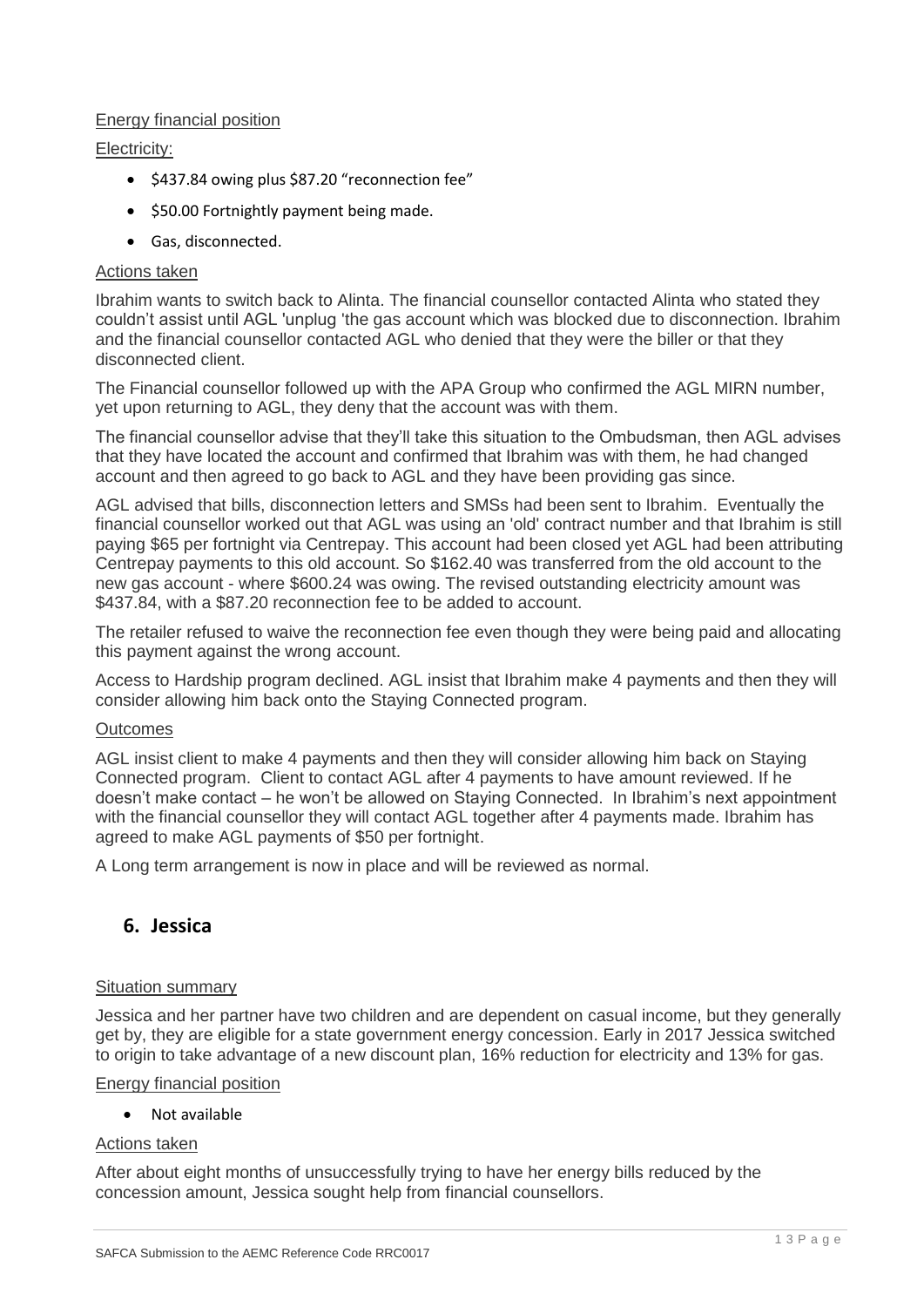There have been a considerable amount of back and forth between origin and the Department of communities and social inclusion (who manage the SA government's concessions program), with origin claiming that disk is concession payment not been received, DCSI claiming the payment been made. Both parties blame each other. The financial counsellor escalated the issue and finally received confirmation from DCSI that the concession payment for six months, \$120.00 had been transmitted to origin at 9.51am on the day in October and had received confirmation that the transaction had been processed by origin at 9.52 am on the same day. Origin continue to tell the financial counsellor that they can't find the money

Encouraged by the financial counsellor, Jessica contacted the energy and water industry ombudsman.

#### **Outcomes**

After speaking with the ombudsman EWOSA, Origin contacted Jessica to advise her that they have found the money and are sending her a revised bill with the reduction for concessions included.

*Comment: this situation is an example of the client to have in right and yet spending hours of time and experiencing considerable frustration by having to fight the system to achieve what should be a very simple action, electricity bill being reduced by the concessions which is entitled.*

## **7. Ben**

#### Situation summary

Ben is a single male and on a Mental Health Plan, having anxiety and depression. This means he doesn't open mail from utilities, they trigger his mental health conditions. He has been disconnected from electricity twice in the past. Has tried to talk with energy companies in the past but does not consider that they listen to him.

#### Energy financial position

- Client paying \$65.00 per fortnight in electricity, just covers use
- Debt: \$305 outstanding. AGL insist \$305 paid off before they will allow bill smoothing or access to hardship. FC tried to escalate to IDR within AGL - AGL employee refused to allow escalation of complaint. Said he was the most senior manager. Told me it was the clients responsibility to pay \$305, then call AGL back. It wasn't AGL's problem. AGL member employee point blank refused to assist. EWOSA contacted and lodged complaint – vulnerable client being refused hardship access

#### Actions taken

AGL insist that Ben pay \$305 before they will allow bill smoothing or access to their hardship program. The Financial Counsellor tried to escalate the situation through Internal Dispute Resolution within AGL, The AGL employee from their contact centre refused to allow escalation of complaint saying that he was the most senior manager. The AGL employee also said that it was the client's responsibility to pay \$305 and then to call AGL. "It isn't AGL's problem."

The AGL member employee refused point blank to assist. The Energy and Water industry Ombudsman was contacted by the Financial Counsellor and a complaint lodged. A vulnerable client is being refused access to a hardship program.

#### **Outcomes**

The retailer is unwilling to allow Ben onto hardship but say that he can "access commitment to pay scheme." AGL has agreed to contact the Financial Counsellor to assist Ben with transition to bill smoothing after he has 4 payments made. AGL agree that Ben will keep paying \$65 per fortnight through Centrepay.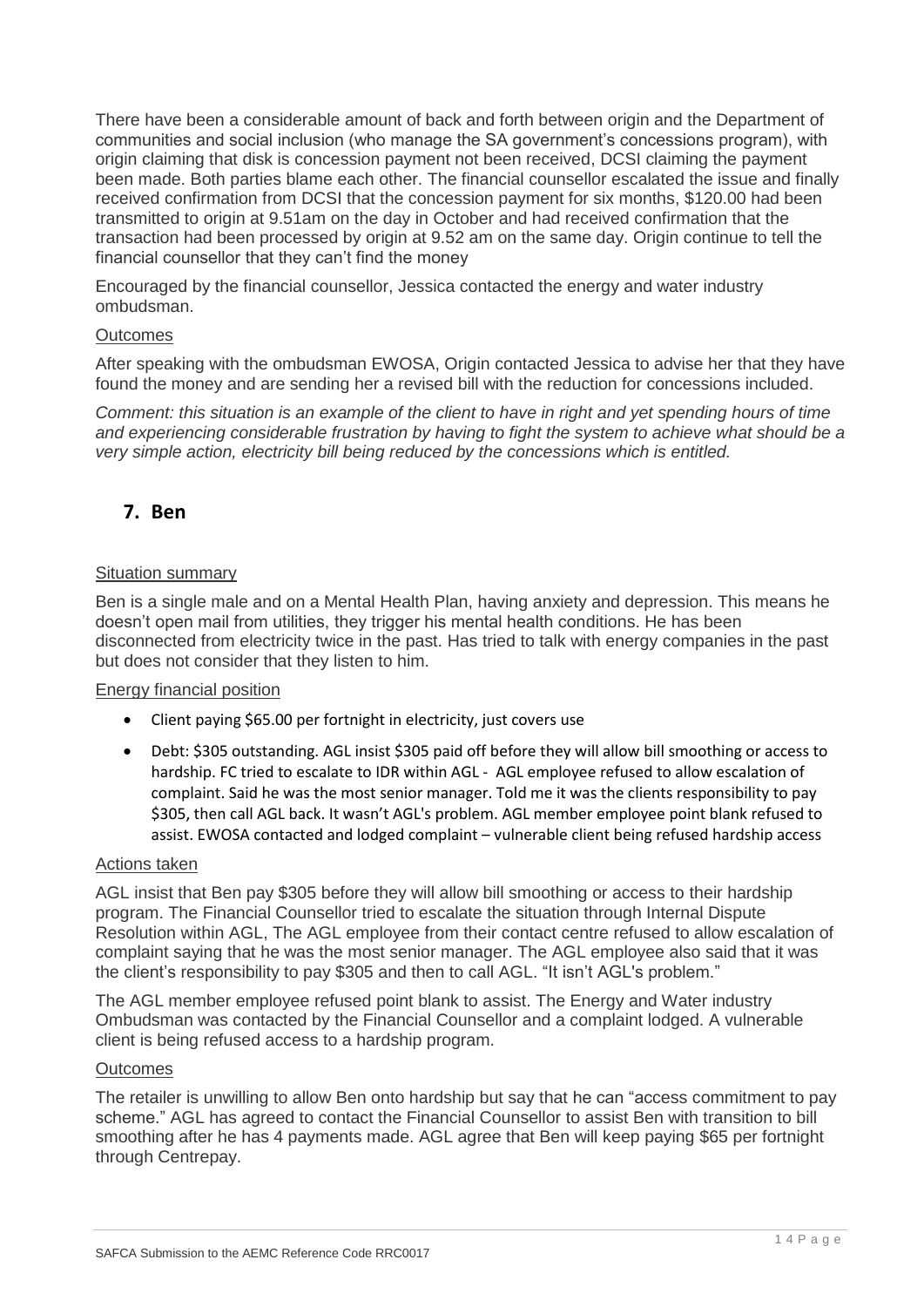# **8. Davo**

#### Situation summary

For Davo keeping connection with his daughter is more important than anything else.

Davo receives the single person Newstart allowance of \$272.90 per week and is separated from his wife who has custody of their child. Davo is actively looking for work and describes himself as being "desperate for a job." Centrelink has been referred him to a financial counsellor, through Uniting Communities for budget advice with the financial counsellor advising that "he manages the money he has effectively, but Newstart doesn't go very far." He has decided that he is better off paying rent but not having electricity because it is too expensive and he has an outstanding electricity debt that he simply cannot repay.

Davo recently approached the financial counsellor in tears. He said that he was desperate to electricity connected for the following weekend, the reason being that he had an access visit from his daughter – the most important person in his life - and the access visit would not be allowed nor would future visits if he did not have electricity.

#### Energy financial position

Current payment: \$0.00 – Davo has decided that he is better off to not try to stay connected to electricity supply

Energy Debt: \$3,450.00

#### Actions taken

I'm not sure how this situation ended up? Any advice?

#### **Outcomes**

The high cost of electricity is seriously threatening this young father's ability to maintain a connection with his daughter

# **9. Emily**

Situation summary: Emily is a mother of two with her eldest child about to turn 18. Emily Reynolds a unit from the SA Housing Trust and receives a disability support pension and currently has regular dialysis treatment at home meaning that she cannot be disconnected from electricity supply. The doctor as saying he would prefer that her dialysis occur in hospital, which would likely result in her "do not disconnect" status being revoked

#### Energy financial position:

- Current fortnightly payment: \$30, paid directly into Centrepay. It is all she can afford
- Current electricity debt: \$4,430
- retailer estimate of use: \$100 per fortnight, including the concession payments

The energy debt is increasing at the rate of about \$140 per month with projected debt in a years' time is about \$6000.00. Emily thinks this change retailer and got a better discount rate that should be better off.

Actions taken